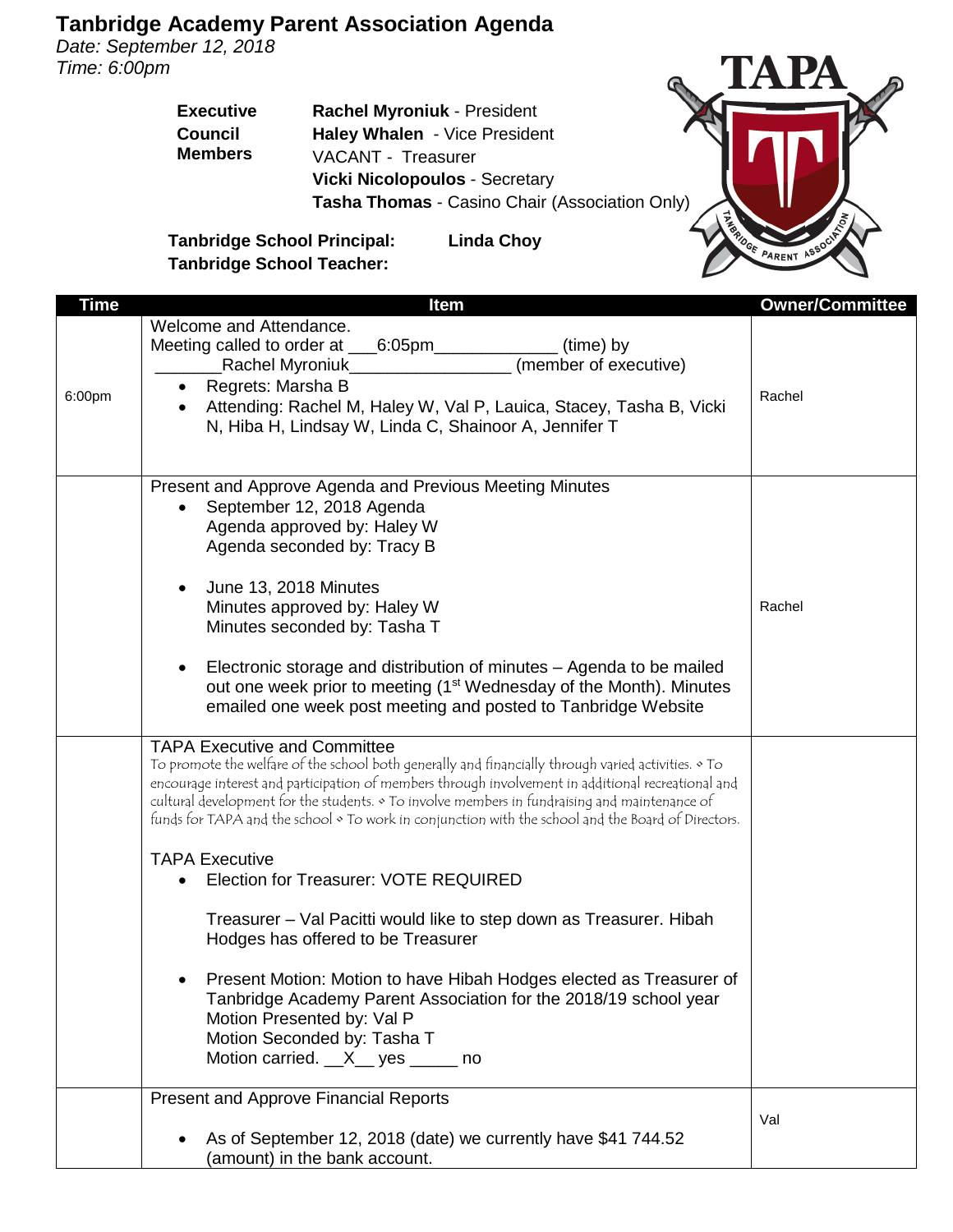*Date: September 12, 2018 Time: 6:00pm*

| Financials approved by: Haley W<br>Financials seconded by: Hiba H<br>Present motion: Motion to have Val Pacitti (past TAPA treasurer),<br>Tracy Comesottii, Linda Choy, and any other Past Council<br>Members removed from signing authority and Hibah Hodges<br>(current TAPA treasurer), Rachel Myroniuk (current TAPA<br>President) added as signing authority at bank<br>Motion present by: Tasha T<br>Motion seconded by: Tracy B<br>Motion carried.__X___ yes _______ no<br>We are in need of 3 parent volunteers (along with 2 members of<br>Executive) to conduct an informal audit of the Tanbridge Academy<br>Parent Association account prior to the transition of treasures.<br>Meeting date to be agreed to by volunteers.<br>1. Hiba Hodges<br>- 2. Haley Whalen<br>3. Tasha T |                              |
|----------------------------------------------------------------------------------------------------------------------------------------------------------------------------------------------------------------------------------------------------------------------------------------------------------------------------------------------------------------------------------------------------------------------------------------------------------------------------------------------------------------------------------------------------------------------------------------------------------------------------------------------------------------------------------------------------------------------------------------------------------------------------------------------|------------------------------|
| <b>TAPA Monthly Update Report:</b><br>Meet and Greet Orientation and Welcome Package - August 29, 2018<br>$\bullet$<br>Registered Society approval - Happened end of school year<br>Casino approval – No official date but not until Spring/Summer of 2020<br>Welcome Back student lunch - September 7, 2018<br>Healthy Hunger Lunches - Monday and Friday's planned until January<br>$\bullet$<br>Update on Tanbridge Bus Fundraising<br>$\bullet$<br>TAPA Parents link on Tanbridge Website                                                                                                                                                                                                                                                                                                | Rachel                       |
| <b>TAPA Fundraising Committee Report:</b><br>Poker Night and Silent Auction Fundraising Event<br>November 3, 2018 - 6pm start<br>Red Deer Lake Community Association<br>\$50/ticket<br><b>Silent Auction Items</b><br><b>Food and Drinks</b><br>Possible item to consider – free standing ATM<br>$\overline{\phantom{a}}$<br>Transportation to and from the site as it is in the country<br>$\overline{\phantom{a}}$<br>Insurance for the event to be purchased<br>$\overline{\phantom{a}}$<br>140 tickets to play and 240 tickets standing                                                                                                                                                                                                                                                  | <b>Fundraising Committee</b> |
| <b>Principal's Report:</b><br>110 students are enrolled this year<br>Hot lunches are starting<br>Bussing for students - cost is \$2700, \$500 additional for siblings<br>Terry fox run is on Sept 19th<br>PD training - coding/Robotics, Mindfulness<br>Mindfulness is positive mindset learning<br>Monthly sessions with Students and teachers<br>Parents will be invited to sessions semi annually                                                                                                                                                                                                                                                                                                                                                                                         | Linda                        |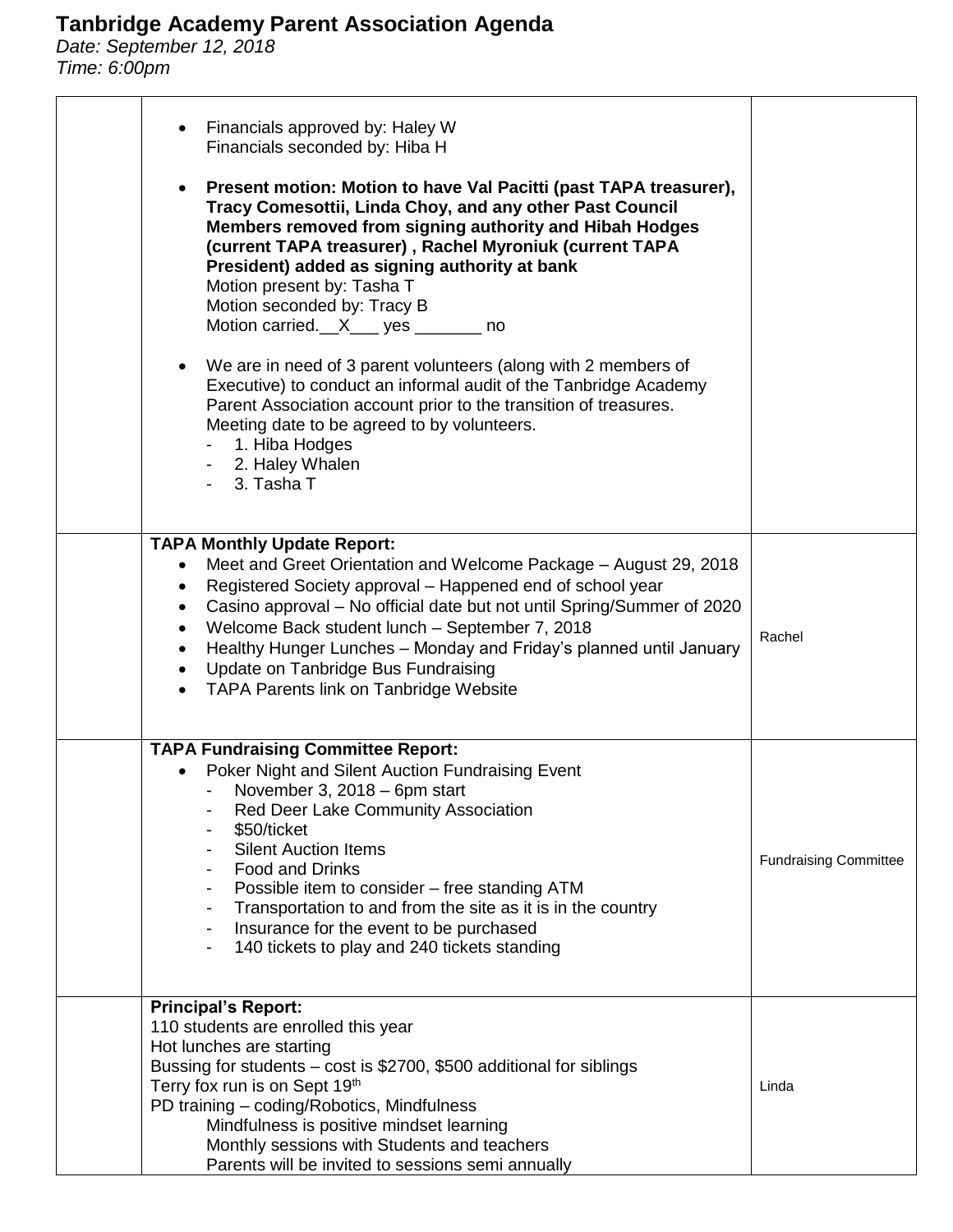*Date: September 12, 2018 Time: 6:00pm*

| Robotics program cost \$500 per kit and 16 kits are needed                                                              |        |
|-------------------------------------------------------------------------------------------------------------------------|--------|
| School has applied for a robotics grant                                                                                 |        |
| Water Treatment - email sent home by Linda                                                                              |        |
| <b>Upcoming Planning and Decisions:</b>                                                                                 |        |
| 2018-2019 TAPA Meeting Calendar (FYI information only)                                                                  |        |
| September 12, 2018                                                                                                      |        |
| October 10, 2018                                                                                                        |        |
| November 14, 2018                                                                                                       |        |
| December 12, 2018                                                                                                       |        |
| January 16, 2019 *(3rd Wednesday)                                                                                       |        |
| February 6, 2019 *(1st Wednesday)                                                                                       |        |
| March 13, 2019                                                                                                          |        |
| April 17, 2019 *(3rd Wednesday)                                                                                         |        |
| May 8, 2019 – This is our AGM meeting                                                                                   |        |
| June 12, 2019                                                                                                           |        |
| 2018-2019 TAPA Special Events Calendar<br>November 3, 2018 - Poker Night & Silent Auction                               |        |
| December 18 and 19, 2018 - Raffle                                                                                       | Rachel |
| January - 16, 2019 Annual Chilli Cook-Off *Change Date?*                                                                |        |
| March 25-April 7 (Spring Break) - Read-a-thon                                                                           |        |
| May 31 - Yearend Carnival                                                                                               |        |
| Family Movie Night event for Halloween - In the process of being<br>$\bullet$                                           |        |
| organized                                                                                                               |        |
| Possible Fundraising - Meal share program<br>$\bullet$                                                                  |        |
| Chef's plate -pre planned bulk meals                                                                                    |        |
| Bottle Drive- bring bottles from the school events<br>Kernels popcorn                                                   |        |
| Sept fundraiser – puck deodorizers for sale $$20 - 2$ weeks to sell order                                               |        |
| at the end of Sept. Tasha to lead                                                                                       |        |
|                                                                                                                         |        |
|                                                                                                                         |        |
| <b>Roundtable Discussion:</b>                                                                                           |        |
| Questions/concerns brought forward from parents:                                                                        |        |
| Coaching Accountability and Assessment                                                                                  |        |
| Parents are looking for coach's involvement in school activities.                                                       |        |
| All programs need to have all students needs addressed - all                                                            |        |
| skills levels combined in one group.                                                                                    |        |
| Shauna Okey focus the skill development program directly with                                                           |        |
| the coaches                                                                                                             |        |
| Expectations needed for the sports program<br>Uniforms                                                                  |        |
| Parents are concerned about the cost and the ordering                                                                   | Rachel |
| Items need to be held in stock for the ordering                                                                         |        |
| Pants don't need to be ordered from supplier but need to be black with                                                  |        |
| the Tanbridge logo                                                                                                      |        |
| <b>Field Trip Fees</b><br>$\overline{\phantom{a}}$                                                                      |        |
| Perception of decrease in field trips for cost of fee                                                                   |        |
| Field trips include both offsite and in school presenters                                                               |        |
| Cost to use the bus is high and this needs to be considered in the fee                                                  |        |
| <b>Swimming Lessons</b>                                                                                                 |        |
| Report cards are not issued as a minimum of 8 lessons are needed<br>Different requirements for the different age groups |        |
|                                                                                                                         |        |